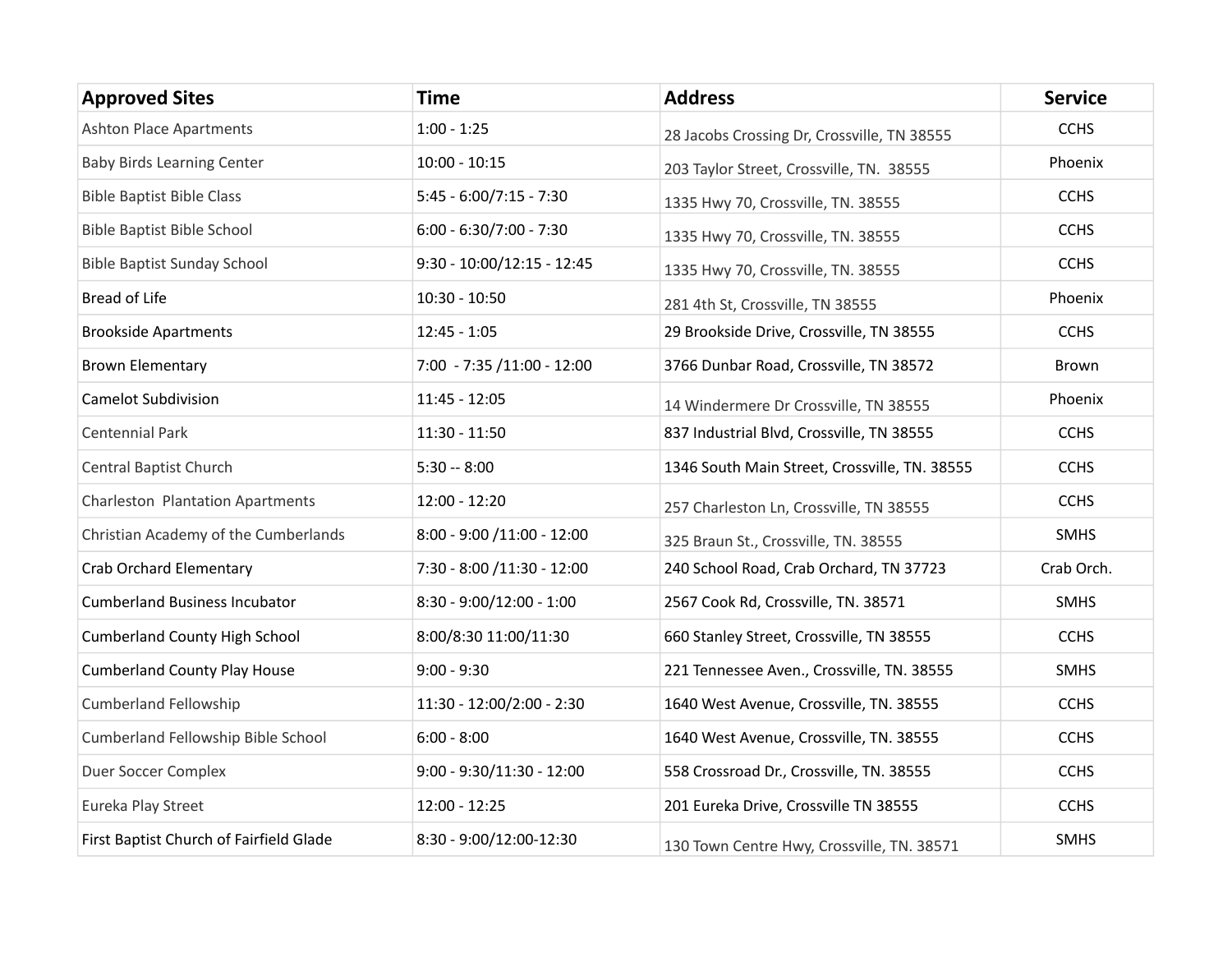| Garrison Park (PARKING LOT)           | $12:30 - 1:00$              | 542 4th St, Crossville, TN 38555           | <b>CCHS</b>   |
|---------------------------------------|-----------------------------|--------------------------------------------|---------------|
| Gateway Center                        | $11:25 - 11:55$             | 01 Goodwin Circle, Crossville, TN 38555    | <b>CCHS</b>   |
| <b>Green Meadows Apartments</b>       | $11:15 - 11:35$             | 44 Green Meadows Lane Crossville, TN 38555 | <b>CCHS</b>   |
| <b>Homestead Elementary</b>           | 7:30 - 8:30/ 11:00 - 12:00  | 3889 Hwy 127 South, Crossville, TN 38572   | Homestead     |
| Ivey Avenue Apartments                | $1:20 - 1:45$               | 14 Dawn Ln, Crossville, TN 38555           | <b>CCHS</b>   |
| Kidz Connection Daycare (PARKING LOT) | $10:45 - 11:45$             | 362 Old Lantana Rd, Crossville, TN 38555   | <b>CCHS</b>   |
| Lake Tansi Pool                       | 11:45 - 12:05               | 107 Deen Run Circle, Crossville, TN. 38572 | Phoenix       |
| Meadow Park Lake                      | 12:20 - 12:40               | 1437 City Lake Rd, Crossville, TN. 38572   | Phoenix       |
| <b>Martin Elementary</b>              | 7:00 - 7:45/11:00 - 12:00   | 1363 Miller Avenue, Crossville, TN 38555   | Martin        |
| <b>Memorial Baptist Church</b>        | $10:30 - 10:50$             | 1858 Sparta Hwy, Crossville, TN 38572      | Phoenix       |
| North Cumberland Elementary           | $7:00 - 8:00/11:00 - 12:00$ | 7657 Hwy 127 North, Crossville, TN 38571   | North         |
| Oak Crest Mobile Home Park            | $11:05 - 11:25$             | 51 Oak Crest Drive, Crossville, tN. 38555  | Phoenix       |
| <b>Obed Housing Development</b>       | $12:30 - 1:10$              | 10 Obed Street, Crossville, TN 38555       | <b>CCHS</b>   |
| Phoenix School                        | 7:30 - 8:00/11:00 - 11:30   | 203 Taylor Street, Crossville, TN. 38555   | Phoenix       |
| Pine Wood Housing Development         | $12:15 - 12:40$             | 115 Pinewood Drive, Crossville, TN 38555   | <b>CCHS</b>   |
| Pleasant Hill Elementary              | 7:00 - 7:30/11:00 - 12:30   | 486 Main Street, Pleasant Hill, TN 38578   | Pleasant Hill |
| Pleasant Hill Housing Development     | 12:00 - 12:05/12:10-12:15   | 23 Clearview Lane, Pleasant Hill, TN 38578 | Phoenix       |
| Pleasant Hill Mobile Home Park        | 11:35 - 11:45/11:50 - 11:55 | Pleasant Hill Dr, Crossville, TN 38571     | Phoenix       |
| Pomona United Methodist Church        | $11:05 - 11:25$             | 57 POW Camp Road, Crossville, TN 38572     | Phoenix       |
| Redemption Church                     | $10:30 - 11:00$             | 75 Commercial Drive, Crossville, TN. 38555 | <b>SMHS</b>   |
| Rosewood Housing Development          | $1:00 - 1:25$               | 67 Irwin Avenue Crossville, TN 38555       | <b>CCHS</b>   |
| Sherriff's Youth Academy              | 7:30 - 8:00/11:00 - 12:00   | 90 Justice Drive                           | <b>SMHS</b>   |
| <b>Stewart Place Apartments</b>       | $12:30 - 12:50$             | 12 Donetta Dr, Crossville, TN 38555        | <b>CCHS</b>   |